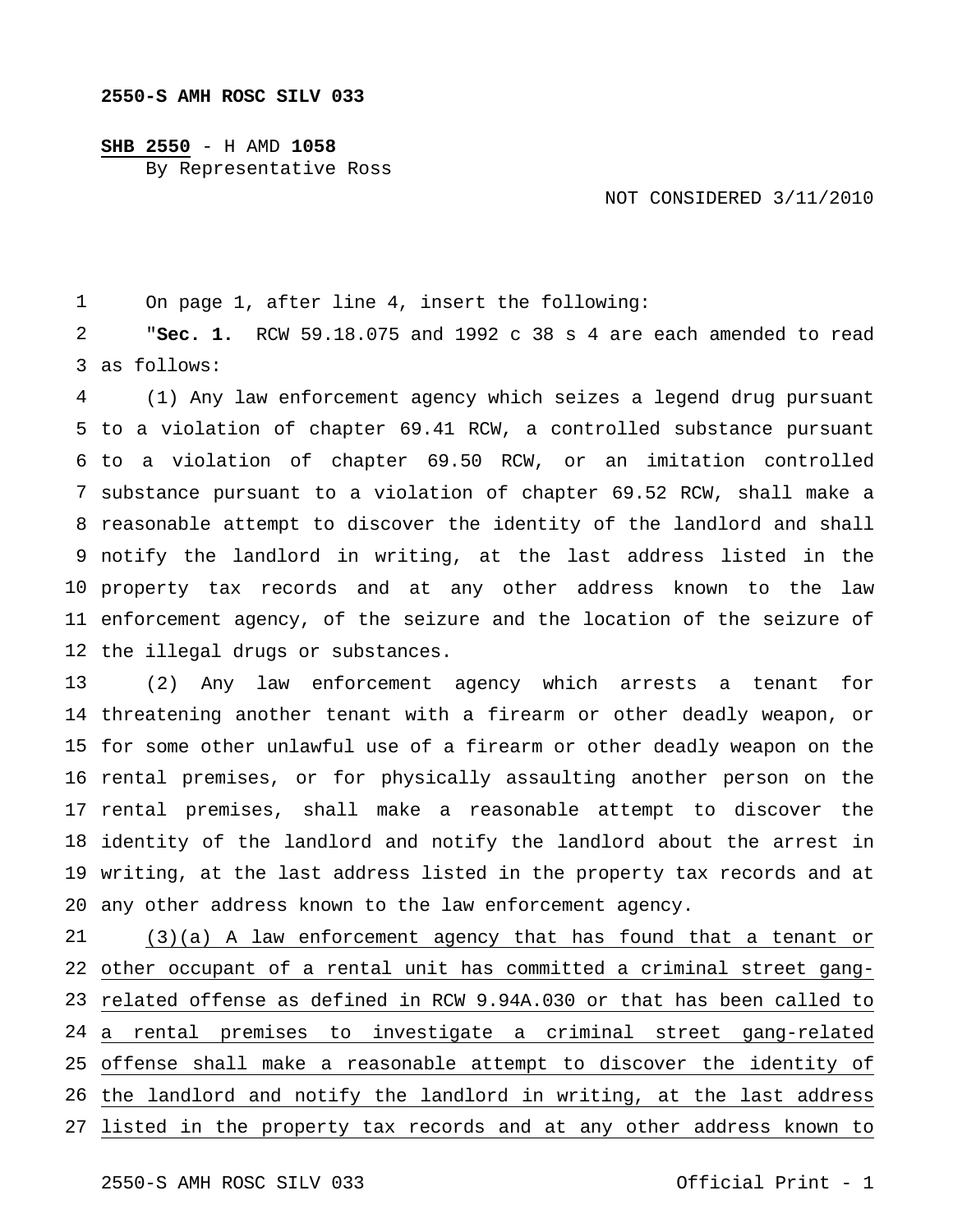1 the law enforcement agency, of the criminal street gang-related 2 offense on the rental premises. 3 4 agency shall include the following information with the notice: 5 6 were involved in the criminal street gang-related offense; 7 8 9 10 the incident; 11 12 chapter 59.12 RCW to commence an unlawful detainer action against a 13 tenant who has committed or permitted gang-related activity at the 14 premises; and 15 16 nuisance." 17 18 19 internal references accordingly.  $20$ 21 22 adequate notice under RCW 59.18.075 of the occurrence of a criminal 23 street gang-related offense at the rental unit," 24 (b) For the purposes of this subsection, the law enforcement (i) The name of the tenant and the individual or individuals who (ii) The rental unit where the incident occurred; (iii) The date of the incident; (iv) Actions taken by the law enforcement agency in response to (v) A statement outlining the authority of a landlord under (vi) Penalties the landlord may face for failure to abate a Renumber the remaining sections consecutively and correct any On page 4, line 21, after "nuisance" insert ", or was not provided

 **EFFECT:** Amends the Residential Landlord-Tenant Act to require a law enforcement agency that has found that a tenant or occupant committed a criminal street gang-related offense or that has investigated such an offense on a rental property to make a reasonable attempt to notify the landlord of the offense.

 Requires that notice of the offense include: the identity of the individuals involved, the location and date of the offense, actions taken by in response, a statement regarding the landlord's authority to evict a tenant for gang-related activity, and penalties for failure to abate a nuisance.

 Provides an alternate ground for a court to decline to enter an abatement order where the landlord was not provided adequate